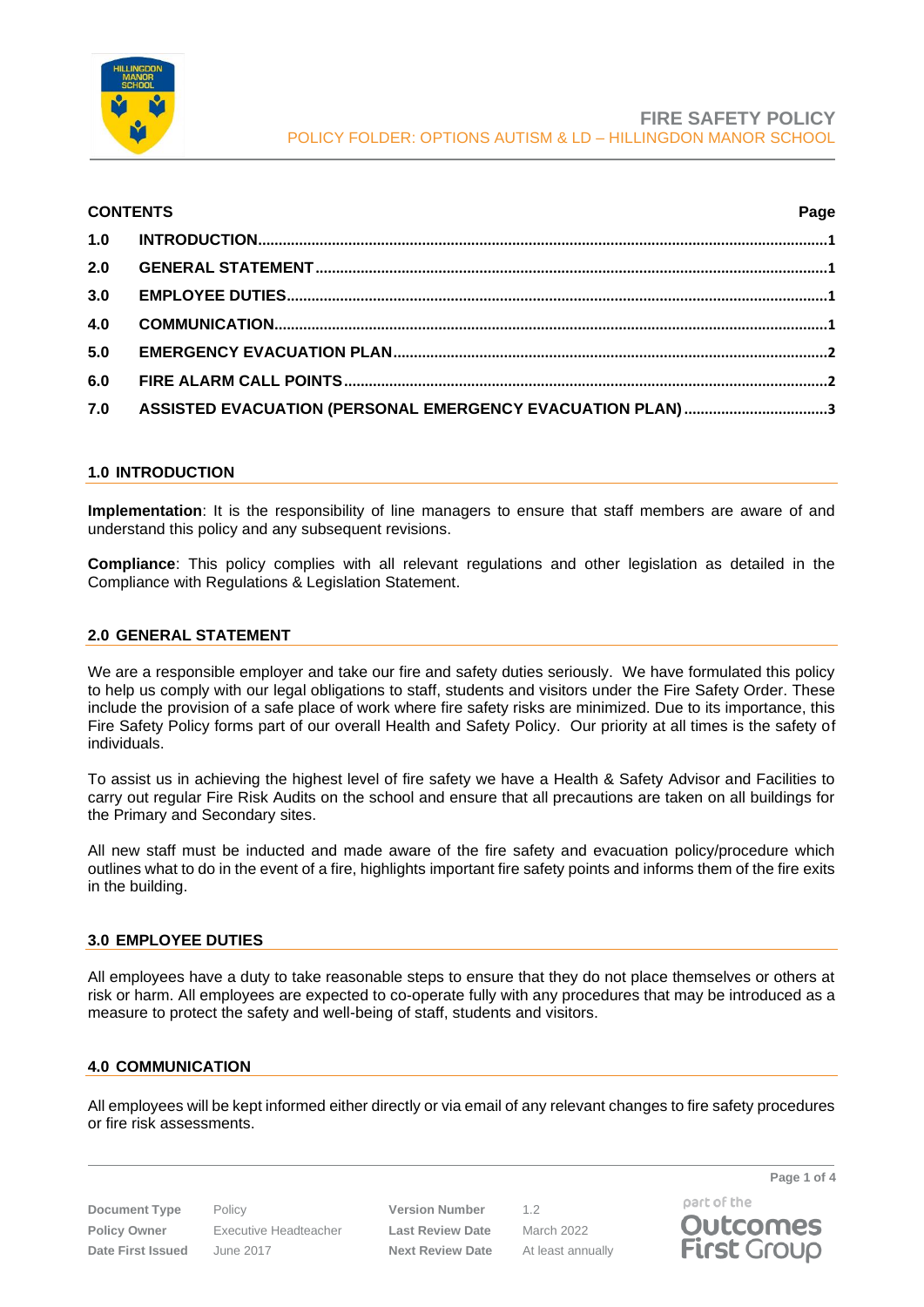

**Procedures** – the following procedures are in place to ensure high standards of fire safety.

- Fire risk assessments have been undertaken and are reviewed regularly. However, other reviews will occur if there are changes that will impact on them. These may include alterations to the premises or new work processes. Fire risk assessments are carried out by the Health and Safety Advisor.
- The fire evacuation procedure will be practised 3 times a year (every term). A record will be kept of the date and the time taken to evacuate the buildings.
- It is noted that there are two distinct situations where different evacuations procedures are required, firstly, when students are in class and secondly, during break time and after school when students are out of their classes. Evacuation procedures will be practised for both scenarios.
- Training will be provided, as necessary, to any staff given extra fire safety responsibilities such as Fire Marshals.
- All new members of staff and temporary employees will be given induction training on how to raise the alarm and the available escape routes. Regular staff will be given annual refresher training.
- All escape routes shall be clearly signed and kept free from obstructions at all times. Escape routes shall be checked weekly by Facilities or Health & Safety Advisor in their absence.
- Evacuation procedures are posted prominently on every corridor next to the Fire Alarm Call Point.
- All fire extinguishers will be serviced and maintained annually by a suitable contractor. If any employee notices defective or missing equipment they must report it to Facilities or the Health and Safety Advisor.
- Alarms and smoke detectors are checked every 6 months by a suitable contractor and tested weekly by Facilities.
- Emergency lighting is checked regularly by Facilities and any repairs required to the light will be carried out by a suitable contractor.
- All visitors must be logged into the Visitors Book by the admin offices on arrival and they must read the fire safety evacuation notice and sign to state they have read the information. Please see the Fire Safety Management files for all records of checks, certificates and remedial works.

## <span id="page-1-0"></span>**5.0 EMERGENCY EVACUATION PLAN**

In the event of absent Fire Marshalls who have been given designated duties within the Emergency Evacuation Plan are absent, duties will be rotated and allocated to remaining Fire Marshalls and where there is a shortage of Fire Marshalls, staff will be requested to assist where required.

## <span id="page-1-1"></span>**6.0 FIRE ALARM CALL POINTS**

**Fire Alarm Call Points** are located in the corridors and can be activated by pressing hard against the glass with your thumb. Evacuate immediately using the nearest available fire exit. Do not stop to pick up any personal possessions. Do not stop to shut windows (unless it is safe for you to do so), but the last one out of a room should ensure that the door is shut. If a teacher is with pupils in a classroom, registers must be taken out to the assembly point if the register was not being returned to the Reception.

**Document Type** Policy **Version Number** 1.2 **Policy Owner** Executive Headteacher **Last Review Date** March 2022 **Date First Issued** June 2017 **Next Review Date** At least annually

part of the **Outcomes First Group** 

**Page 2 of 4**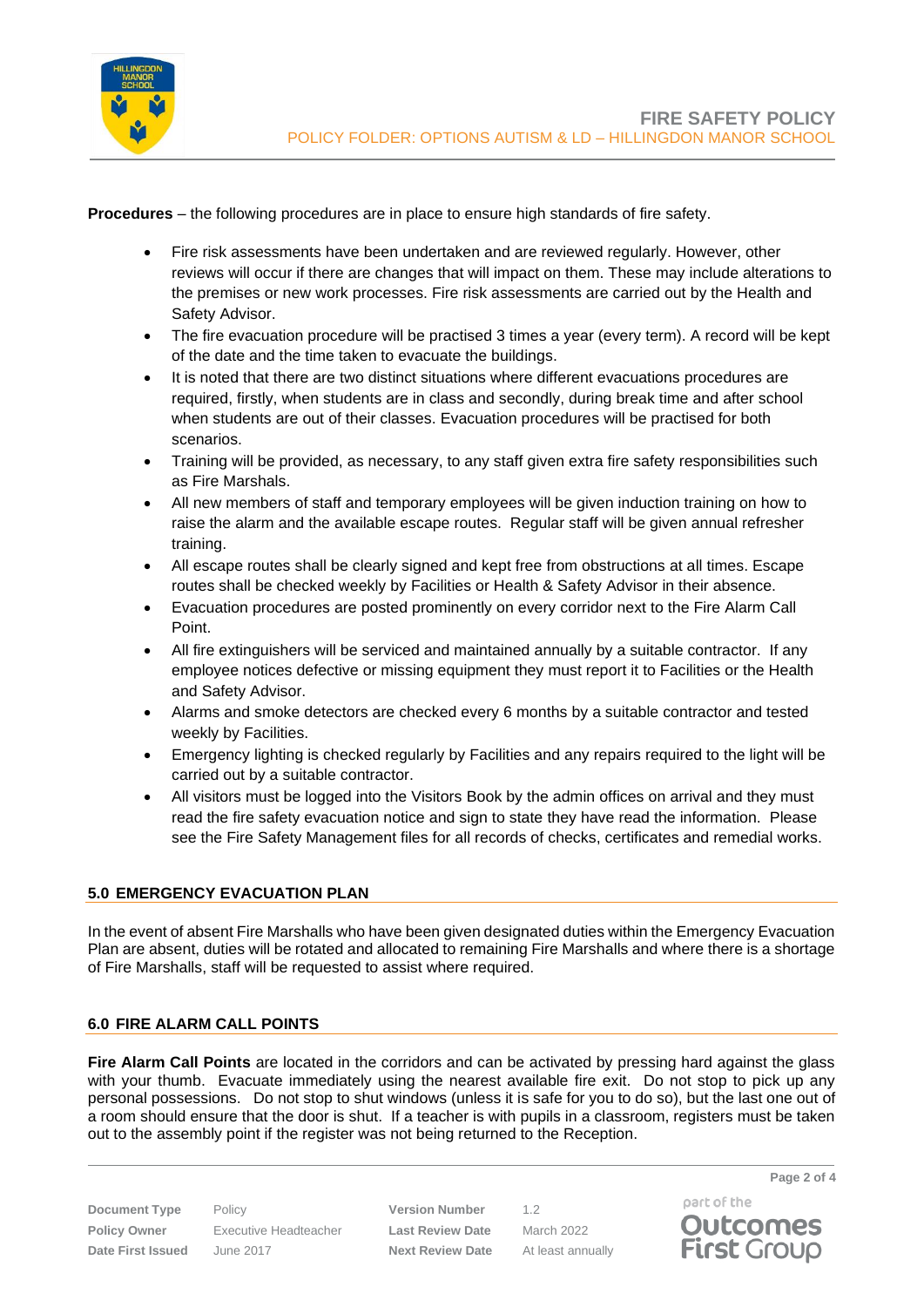

- If you hear the fire alarm: Leave the building immediately using the nearest available fire exit.
- The onus is on staff to ensure that all pupils get out of the building safely. Inform the Health and Safety Advisor/Fire Marshals as to the location of the fire.
- Staff and pupils should exit via the nearest exit and report to the assembly points for a roll call.
- If you are with a visitor, ensure they accompany you.
- The Front Office Fire Marshall should bring the visitor's log book
- If you know that a pupil is in the toilet or another part of the building away from the class, inform the fire marshal as you leave.
- Report to the assembly point for a roll call.

Persons responsible for taking roll calls are – depending who is present to during the evacuation this role must be designated:

- **Administrator**
- Health & Safety Advisor
- Head Teacher
- Assistant Head Teachers
- **Fire Marshal**
- **Teacher**
- Teaching Assistant

The roll caller must liaise with the Head Teacher and the Fire Marshal/Health and Safety Advisor to discuss any areas of concern.

**Fire Marshals Role** – on hearing or setting off the alarm: Encourage everyone to evacuate as soon as possible. Check rooms are all empty, and then check with the Head Teacher/Assistant Head Teacher, Teacher, Office Manager and Admin Team, that all pupils, teachers, admin staff and visitors are accounted for at the roll call. Fire Marshalls in different parts or floors of the school will be responsible for ensuring all staff, pupils and visitors are out of the building and will report anyone that may still be in the building to the Head Teacher who will inform any persons in the building to the fire emergency service.

Fire Alarm Status: In the event that the fire alarm is for a genuine fire, then the designated person must call the fire brigade as soon as possible. In the event that the fire alarm is a false alarm, then the Fire Marshals should establish the cause before letting anyone re-enter the building.

Before the Fire Brigade arrives: If there is a fire, the fire marshals can, if they have received appropriate training and when they have consulted with the Head Teacher/Assistant Head Teachers and the Health and Safety Advisor and if it is agreed that the situation does not place them at risk, make use of the fire extinguishers located in the corridor to put out the fire. If, at any time, they feel that the situation places them at any risk at all, they must not proceed but must wait for the Fire Brigade to arrive.

# <span id="page-2-0"></span>**7.0 ASSISTED EVACUATION (PERSONAL EMERGENCY EVACUATION PLAN)**

Any member of staff or pupils who cannot leave the building unaided in the event of an emergency will need to have a Personal Emergency Evacuation Plan (PEEP) for their evacuation. On a weekly basis the Health & Safety Advisor will liaises with the relevant staff to complete the PEEP form.

People who need aid to leave the building may include anyone with a physical disability such as a wheelchair user but it could also include a pupil or staff with a recent injury that causes them problems walking or moving,

**Document Type** Policy **Version Number** 1.2 **Policy Owner** Executive Headteacher **Last Review Date** March 2022 **Date First Issued** June 2017 **Next Review Date** At least annually

part of the **Outcomes First Group** 

**Page 3 of 4**